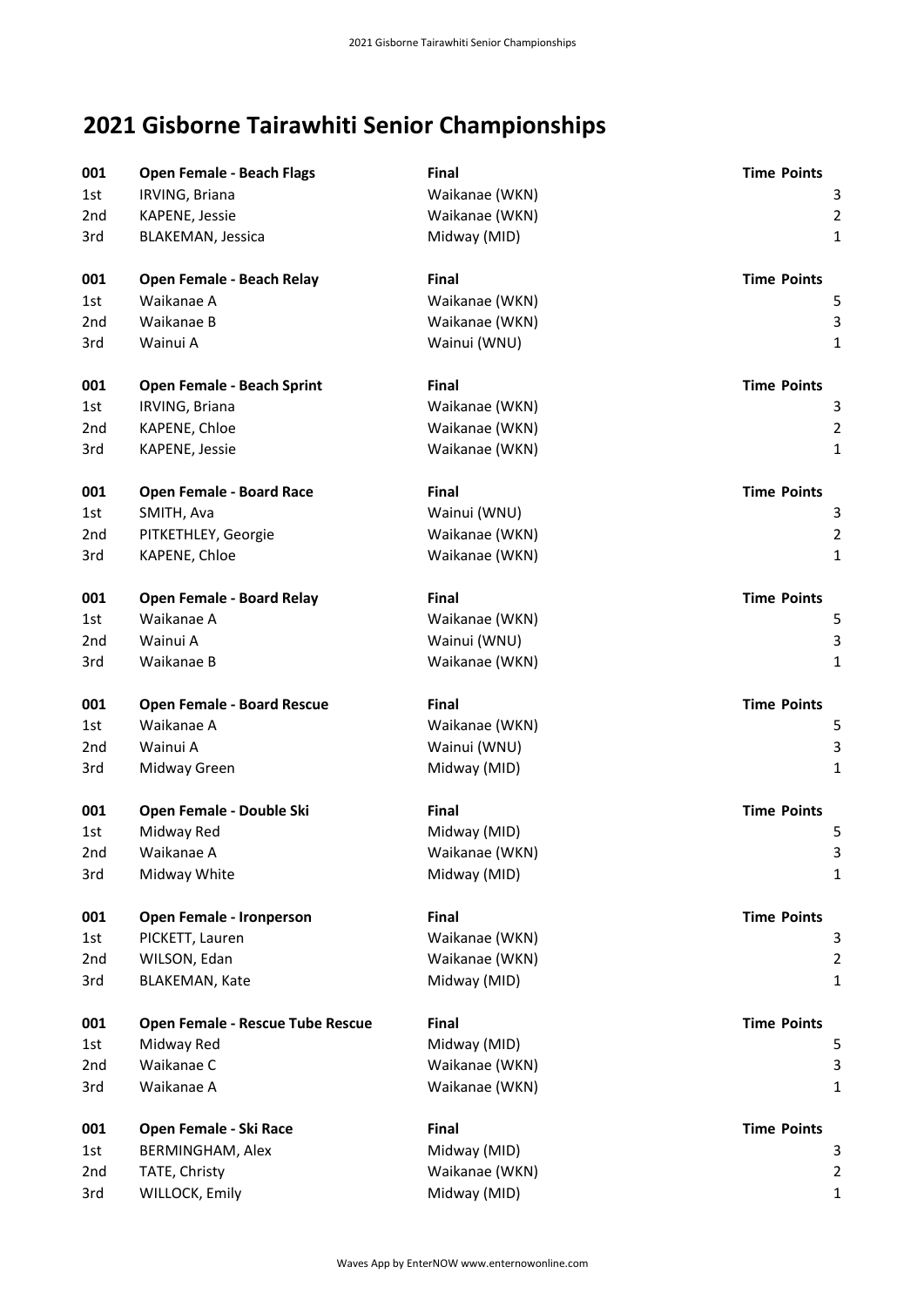| 001 | Open Female - Ski Relay              | Final          | <b>Time Points</b> |
|-----|--------------------------------------|----------------|--------------------|
| 1st | Midway Red                           | Midway (MID)   | 5                  |
| 2nd | Waikanae A                           | Waikanae (WKN) | 3                  |
| 3rd | Waikanae B                           | Waikanae (WKN) | $\mathbf 1$        |
| 001 | <b>Open Female - Surf Race</b>       | Final          | <b>Time Points</b> |
| 1st | <b>BLAKEMAN, Jessica</b>             | Midway (MID)   | 3                  |
| 2nd | PICKETT, Lauren                      | Waikanae (WKN) | $\overline{2}$     |
| 3rd | PETRO, Sophie                        | Midway (MID)   | $\mathbf{1}$       |
| 001 | <b>Open Female - Surf Teams Race</b> | Final          | <b>Time Points</b> |
| 1st | Waikanae A                           | Waikanae (WKN) | 5                  |
| 2nd | Midway Green                         | Midway (MID)   | 3                  |
| 3rd | Midway Red                           | Midway (MID)   | $\mathbf{1}$       |
| 001 | Open Female - Taplin Relay           | Final          | <b>Time Points</b> |
| 1st | Waikanae A                           | Waikanae (WKN) | 5                  |
| 2nd | Midway Red                           | Midway (MID)   | $\mathbf{3}$       |
| 3rd | Midway Green                         | Midway (MID)   | $\mathbf 1$        |
| 001 | <b>Open Male - Beach Flags</b>       | <b>Final</b>   | <b>Time Points</b> |
| 1st | SMITH, Oska                          | Waikanae (WKN) | 3                  |
| 2nd | FALLOON, Lachie                      | Waikanae (WKN) | $\overline{2}$     |
| 3rd | <b>BRISTOE, Alex</b>                 | Waikanae (WKN) | $\mathbf 1$        |
| 001 | Open Male - Beach Relay              | Final          | <b>Time Points</b> |
| 1st | Waikanae A                           | Waikanae (WKN) | 5                  |
| 2nd | Waikanae B                           | Waikanae (WKN) | 3                  |
| 3rd | Midway Green                         | Midway (MID)   | $\mathbf{1}$       |
| 001 | <b>Open Male - Beach Sprint</b>      | Final          | <b>Time Points</b> |
| 1st | SMITH, Oska                          | Waikanae (WKN) | 3                  |
| 2nd | HOPE, Clayden                        | Waikanae (WKN) | 2                  |
| 3rd | MIDDLETON, Sam                       | Waikanae (WKN) | $\mathbf 1$        |
| 001 | <b>Open Male - Board Race</b>        | Final          | <b>Time Points</b> |
| 1st | FALLOON, Lachie                      | Waikanae (WKN) | 3                  |
| 2nd | SCOTT, Matthew                       | Midway (MID)   | $\overline{2}$     |
| 3rd | SUTTON, Matthew                      | Midway (MID)   | 1                  |
| 001 | <b>Open Male - Board Relay</b>       | Final          | <b>Time Points</b> |
| 1st | Waikanae A                           | Waikanae (WKN) | 5                  |
| 2nd | Midway Red                           | Midway (MID)   | 3                  |
| 3rd | Midway Green                         | Midway (MID)   | 1                  |
| 001 | <b>Open Male - Board Rescue</b>      | Final          | <b>Time Points</b> |
| 1st | Midway Red                           | Midway (MID)   | 5                  |
| 2nd | Waikanae A                           | Waikanae (WKN) | 3                  |
| 3rd | Midway Orange                        | Midway (MID)   | $\mathbf{1}$       |
| 001 | Open Male - Double Ski               | Final          | <b>Time Points</b> |
| 1st | Waikanae A                           | Waikanae (WKN) | 5                  |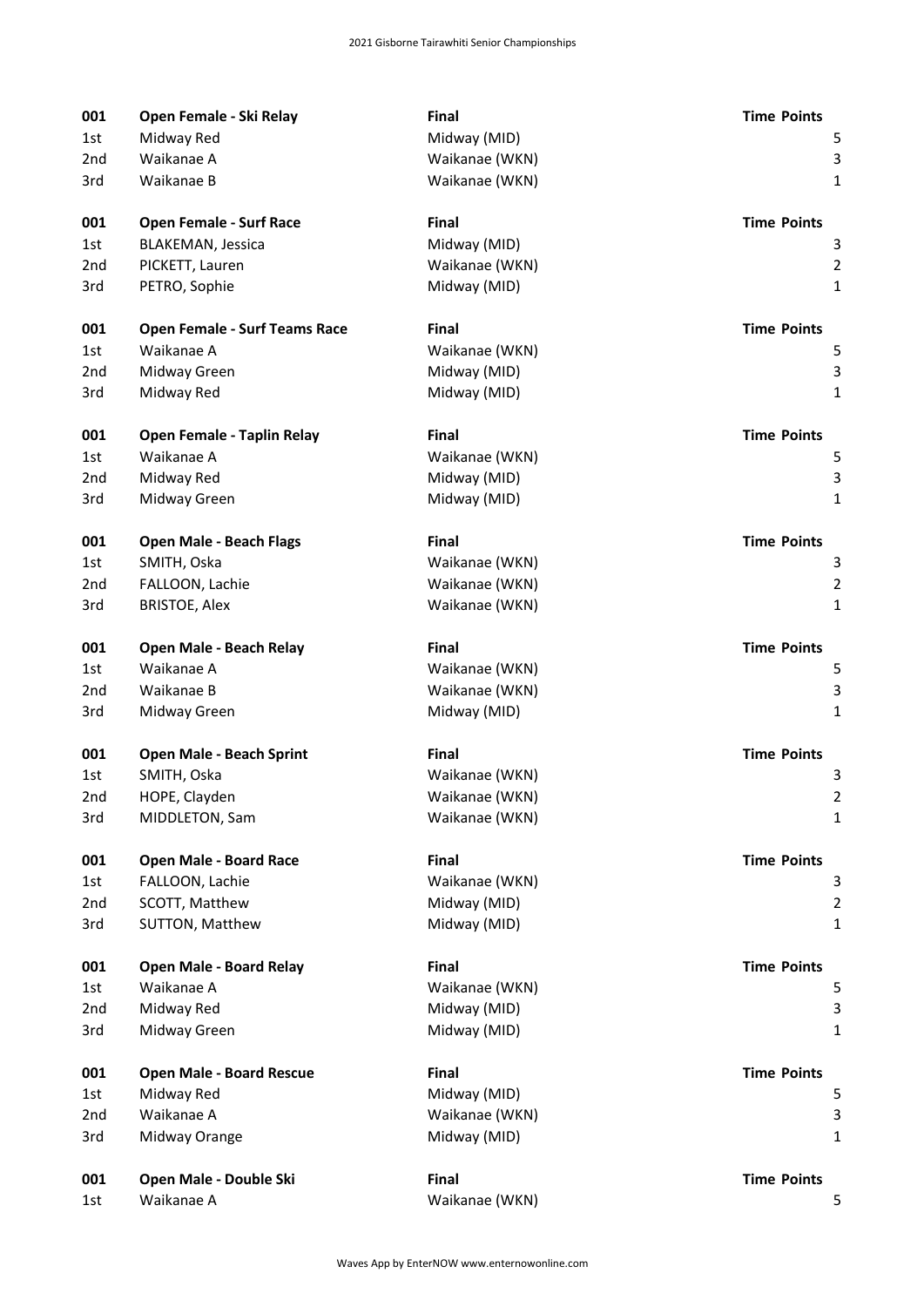| 2nd                    | Midway Red                         | Midway (MID)                 | 3                                       |
|------------------------|------------------------------------|------------------------------|-----------------------------------------|
| 3rd                    | Waikanae B                         | Waikanae (WKN)               | $\mathbf{1}$                            |
|                        |                                    |                              |                                         |
| 001                    | Open Male - Ironperson             | <b>Final</b>                 | <b>Time Points</b>                      |
| 1st                    | FALLOON, Lachie                    | Waikanae (WKN)               | 3                                       |
| 2 <sub>nd</sub>        | SCOTT, Matthew                     | Midway (MID)                 | $\overline{\mathbf{c}}$                 |
| 3rd                    | SUTTON, Matthew                    | Midway (MID)                 | $\mathbf{1}$                            |
| 001                    | Open Male - Rescue Tube Rescue     | <b>Final</b>                 | <b>Time Points</b>                      |
| 1st                    | Midway Red                         | Midway (MID)                 | 5                                       |
| 2nd                    | Waikanae A                         | Waikanae (WKN)               | 3                                       |
| 001                    | Open Male - Ski Race               | <b>Final</b>                 | <b>Time Points</b>                      |
| 1st                    | THOMPSON, Quaid                    | Waikanae (WKN)               | з                                       |
| 2nd                    | SUTTON, Matthew                    | Midway (MID)                 | $\overline{\mathbf{c}}$                 |
| 3rd                    | PITTAR, Will                       | Midway (MID)                 | $\mathbf{1}$                            |
| 001                    | Open Male - Ski Relay              | <b>Final</b>                 | <b>Time Points</b>                      |
| 1st                    | Waikanae A                         | Waikanae (WKN)               | 5                                       |
| 2 <sub>nd</sub>        | Midway Red                         | Midway (MID)                 | 3                                       |
| 3rd                    | Waikanae B                         | Waikanae (WKN)               | $\mathbf{1}$                            |
|                        |                                    | <b>Final</b>                 |                                         |
| 001<br>1st             | <b>Open Male - Surf Race</b>       |                              | <b>Time Points</b>                      |
|                        | SUTTON, Matthew                    | Midway (MID)                 | 3                                       |
| 2 <sub>nd</sub><br>3rd | DAWSON, Chris<br>SCOTT, Matthew    | Midway (MID)<br>Midway (MID) | $\overline{\mathbf{c}}$<br>$\mathbf{1}$ |
|                        |                                    |                              |                                         |
| 001                    | <b>Open Male - Surf Teams Race</b> | <b>Final</b>                 | <b>Time Points</b>                      |
| 1st                    | Midway Green                       | Midway (MID)                 | 5                                       |
| 2nd                    | Midway Red                         | Midway (MID)                 | 3                                       |
| 3rd                    | Waikanae A                         | Waikanae (WKN)               | $\mathbf{1}$                            |
| 001                    | Open Male - Taplin Relay           | Final                        | <b>Time Points</b>                      |
| 1st                    | Waikanae A                         | Waikanae (WKN)               | 5                                       |
| 2nd                    | Midway Red                         | Midway (MID)                 | 3                                       |
| 3rd                    | Midway Green                       | Midway (MID)                 | $\mathbf{1}$                            |
| 001                    | U15 Male - 2km Beach Run           | Final                        | <b>Time Points</b>                      |
| 1st                    | SWANN, Hamish                      | Waikanae (WKN)               | 3                                       |
| 2nd                    | MATTHEWS, William                  | Midway (MID)                 | $\overline{\mathbf{c}}$                 |
| 3rd                    | SEABROOK, Kyle                     | Midway (MID)                 | $\mathbf{1}$                            |
| 001                    | U17 Male - 2km Beach Run           | Final                        | <b>Time Points</b>                      |
| 1st                    | NAY, Matthew                       | Midway (MID)                 | 3                                       |
| 2nd                    | <b>BLAIR, Angus</b>                | Midway (MID)                 | $\overline{\mathbf{c}}$                 |
| 3rd                    | <b>BEATTIE, Daniel</b>             | Waikanae (WKN)               | $\mathbf{1}$                            |
| 002                    | U19 Female - 2km Beach Run         | <b>Final</b>                 | <b>Time Points</b>                      |
| 1st                    | IRVING, Briana                     | Waikanae (WKN)               | 3                                       |
| 2nd                    | TATE, Christy                      | Waikanae (WKN)               | $\overline{2}$                          |
| 002                    | U19 Female - Beach Flags           | Final                        | <b>Time Points</b>                      |
| 1st                    | IRVING, Briana                     | Waikanae (WKN)               | з                                       |
|                        |                                    |                              |                                         |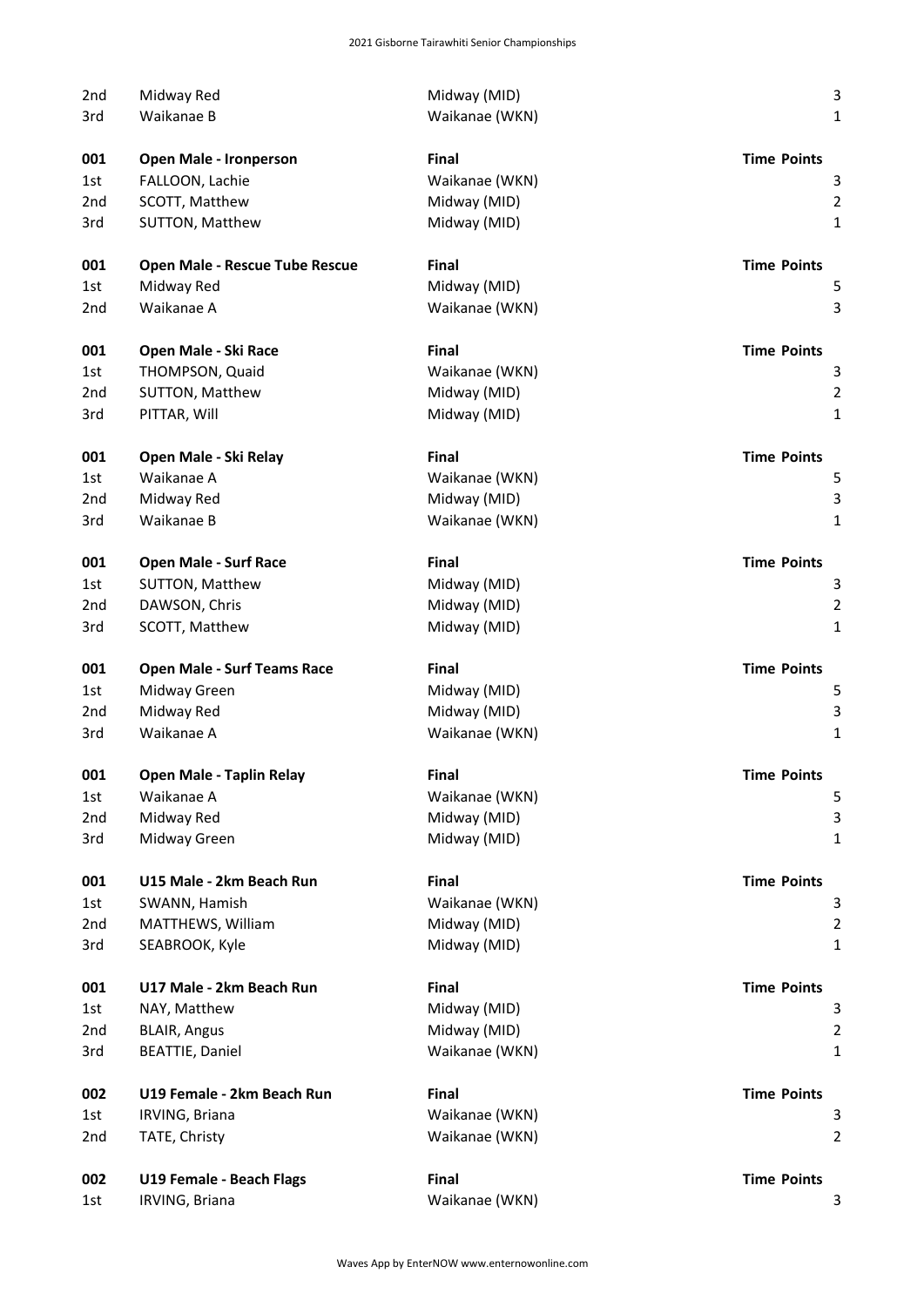| 2nd             | TATE, Christy                       | Waikanae (WKN) | $\overline{\mathbf{c}}$ |
|-----------------|-------------------------------------|----------------|-------------------------|
| 002             | U19 Female - Beach Relay            | <b>Final</b>   | <b>Time Points</b>      |
| 1st             | Waikanae A                          | Waikanae (WKN) | 5                       |
| 002             | U19 Female - Beach Sprint           | Final          | <b>Time Points</b>      |
| 1st             | IRVING, Briana                      | Waikanae (WKN) | 3                       |
| 2 <sub>nd</sub> | TATE, Christy                       | Waikanae (WKN) | $\overline{\mathbf{c}}$ |
| 3rd             | PITKETHLEY, Georgie                 | Waikanae (WKN) | $\mathbf{1}$            |
| 002             | U19 Female - Board Race             | Final          | <b>Time Points</b>      |
| 1st             | SMITH, Ava                          | Wainui (WNU)   |                         |
| 2nd             | PITKETHLEY, Georgie                 | Waikanae (WKN) | 2                       |
| 3rd             | WILSON, Edan                        | Waikanae (WKN) | 1                       |
| 002             | U19 Female - Board Relay            | <b>Final</b>   | <b>Time Points</b>      |
| 1st             | Waikanae A                          | Waikanae (WKN) | 5                       |
| 2nd             | Waikanae B                          | Waikanae (WKN) | З                       |
| 002             | <b>U19 Female - Board Rescue</b>    | Final          | <b>Time Points</b>      |
| 1st             | Wainui A                            | Wainui (WNU)   | 5                       |
| 2nd             | Waikanae B                          | Waikanae (WKN) | 3                       |
| 002             | U19 Female - Double Ski             | Final          | <b>Time Points</b>      |
| 1st             | Waikanae A                          | Waikanae (WKN) | 5                       |
| 2 <sub>nd</sub> | Waikanae B                          | Waikanae (WKN) |                         |
| 3rd             | Wainui A                            | Wainui (WNU)   | 1                       |
| 002             | U19 Female - Ironperson             | Final          | <b>Time Points</b>      |
| 1st             | PITKETHLEY, Georgie                 | Waikanae (WKN) |                         |
| 2nd             | WILSON, Edan                        | Waikanae (WKN) | 2                       |
| 002             | U19 Female - Rescue Tube Rescue     | <b>Final</b>   | <b>Time Points</b>      |
| 1st             | Waikanae A                          | Waikanae (WKN) | 5                       |
| 002             | U19 Female - Ski Race               | Final          | <b>Time Points</b>      |
| 1st             | TATE, Christy                       | Waikanae (WKN) |                         |
| 2nd             | <b>BROWNLIE, Emma Kate</b>          | Waikanae (WKN) | 2                       |
| 3rd             | WILSON, Edan                        | Waikanae (WKN) | 1                       |
| 002             | U19 Female - Ski Relay              | Final          | <b>Time Points</b>      |
| 1st             | Waikanae A                          | Waikanae (WKN) | 5                       |
| 2nd             | Waikanae B                          | Waikanae (WKN) | З                       |
| 002             | <b>U19 Female - Surf Race</b>       | Final          | <b>Time Points</b>      |
| 1st             | SMITH, Ava                          | Wainui (WNU)   | З                       |
| 2nd             | PITKETHLEY, Georgie                 | Waikanae (WKN) | $\overline{\mathbf{c}}$ |
| 3rd             | IRVING, Briana                      | Waikanae (WKN) | 1                       |
| 002             | <b>U19 Female - Surf Teams Race</b> | Final          | <b>Time Points</b>      |
| 1st             | Waikanae A                          | Waikanae (WKN) | 5                       |
| 002             | U19 Female - Taplin Relay           | Final          | <b>Time Points</b>      |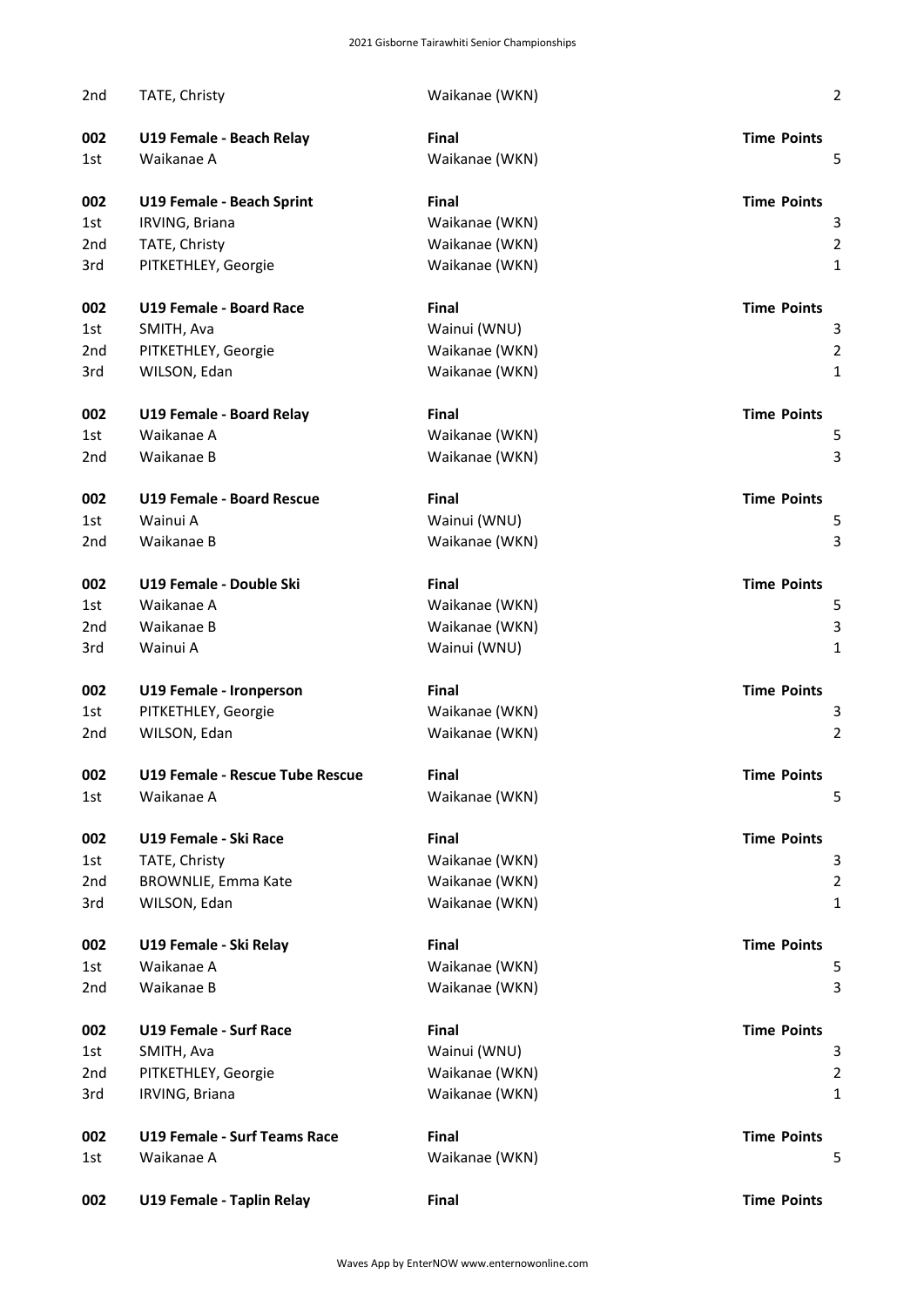| 1st             | Waikanae A                    | Waikanae (WKN) | 5                       |
|-----------------|-------------------------------|----------------|-------------------------|
| 2nd             | Waikanae B                    | Waikanae (WKN) | 3                       |
| 3rd             | Wainui                        | Wainui (WNU)   | $\mathbf{1}$            |
| 002             | U19 Male - 2km Beach Run      | Final          | <b>Time Points</b>      |
| 1st             | NEY, Caleb                    | Midway (MID)   | з                       |
| 2 <sub>nd</sub> | PROCTOR, Nathan               | Waikanae (WKN) | $\overline{\mathbf{c}}$ |
| 3rd             | PROFFIT, Nicolas              | Waikanae (WKN) | $\mathbf{1}$            |
| 002             | U19 Male - Beach Flags        | Final          | <b>Time Points</b>      |
| 1st             | PROFFIT, Nicolas              | Waikanae (WKN) | 3                       |
| 2nd             | HOPE, Clayden                 | Waikanae (WKN) | $\overline{c}$          |
| 3rd             | PITTAR, Will                  | Midway (MID)   | $\mathbf{1}$            |
| 002             | U19 Male - Beach Relay        | Final          | <b>Time Points</b>      |
| 1st             | Waikanae A                    | Waikanae (WKN) | 5                       |
| 2nd             | Midway Red                    | Midway (MID)   | 3                       |
| 002             | U19 Male - Beach Sprint       | Final          | <b>Time Points</b>      |
| 1st             | HOPE, Clayden                 | Waikanae (WKN) | 3                       |
| 2 <sub>nd</sub> | PROFFIT, Nicolas              | Waikanae (WKN) | $\overline{\mathbf{c}}$ |
| 3rd             | PITTAR, Will                  | Midway (MID)   | $\mathbf{1}$            |
| 002             | U19 Male - Board Race         | Final          | <b>Time Points</b>      |
| 1st             | HOPE, Clayden                 | Waikanae (WKN) | 3                       |
| 2nd             | PROCTOR, Nathan               | Waikanae (WKN) | $\overline{\mathbf{c}}$ |
| 3rd             | CORRIN, Jacob                 | Midway (MID)   | $\mathbf{1}$            |
| 002             | U19 Male - Board Relay        | Final          | <b>Time Points</b>      |
| 1st             | Midway Red                    | Midway (MID)   | 5                       |
| 2nd             | Waikanae A                    | Waikanae (WKN) | 3                       |
| 002             | U19 Male - Board Rescue       | Final          | <b>Time Points</b>      |
| 1st             | Waikanae A                    | Waikanae (WKN) | 5                       |
| 2nd             | Midway Red                    | Midway (MID)   | 3                       |
| 002             | U19 Male - Double Ski         | Final          | <b>Time Points</b>      |
| 1st             | Waikanae A                    | Waikanae (WKN) | 5                       |
| 2nd             | Midway Red                    | Midway (MID)   | 3                       |
| 3rd             | Waikanae B                    | Waikanae (WKN) | 1                       |
| 002             | U19 Male - Ironperson         | Final          | <b>Time Points</b>      |
| 1st             | PROCTOR, Nathan               | Waikanae (WKN) | 3                       |
| 2nd             | CORRIN, Jacob                 | Midway (MID)   | $\overline{\mathbf{c}}$ |
| 3rd             | PITTER, Will                  | Midway (MID)   | 1                       |
| 002             | U19 Male - Rescue Tube Rescue | Final          | <b>Time Points</b>      |
| 1st             | Waikanae A                    | Waikanae (WKN) | 5                       |
| 2nd             | Midway Red                    | Midway (MID)   | 3                       |
| 002             | U19 Male - Ski Race           | Final          | <b>Time Points</b>      |
| 1st             | PITTAR, Will                  | Midway (MID)   | 3                       |
| 2nd             | CORRIN, Jacob                 | Midway (MID)   | 2                       |
|                 |                               |                |                         |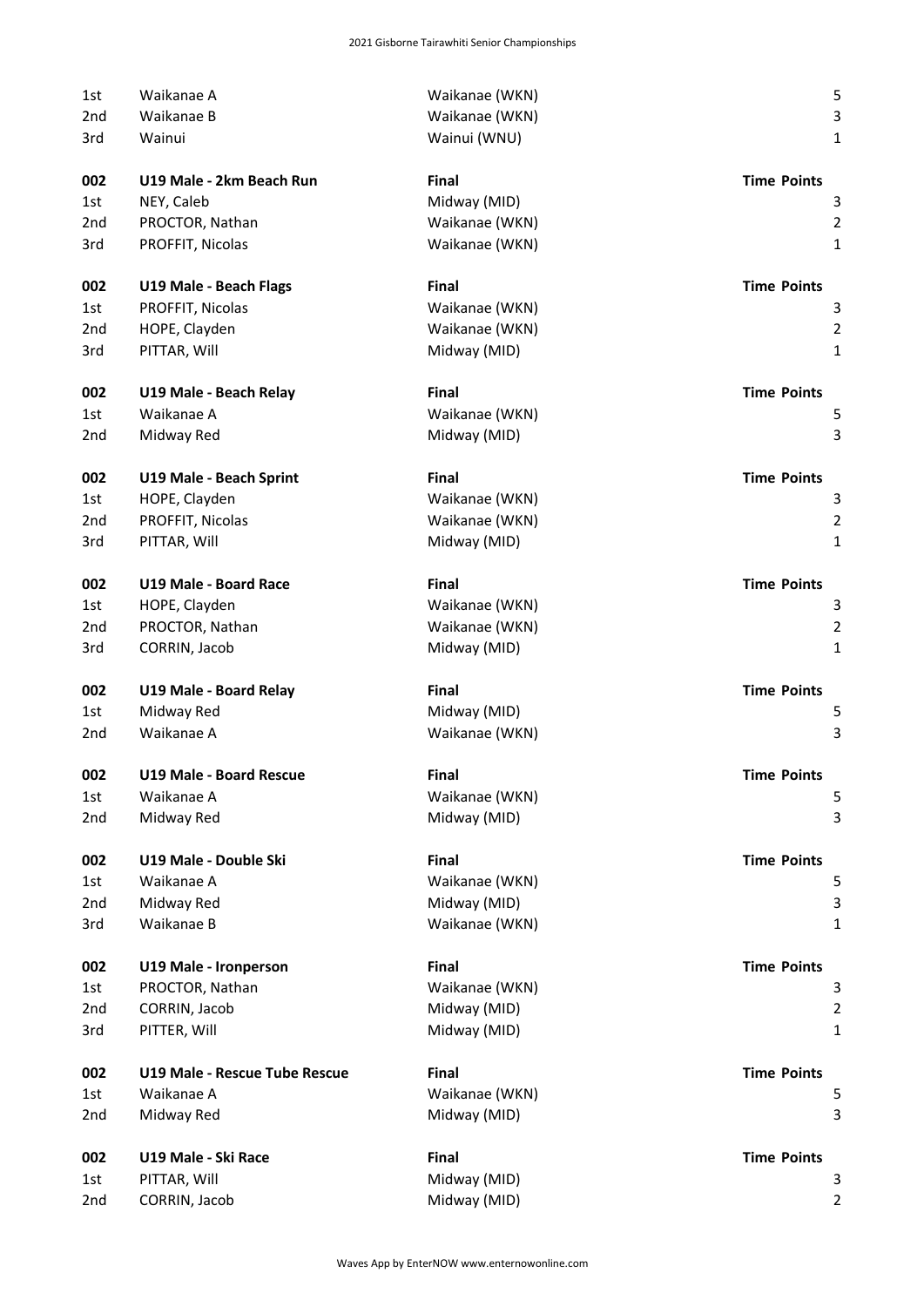| 3rd             | HOPE, Clayden                     | Waikanae (WKN) | $\mathbf 1$        |
|-----------------|-----------------------------------|----------------|--------------------|
| 002             | U19 Male - Ski Relay              | Final          | <b>Time Points</b> |
| 1st             | Midway Red                        | Midway (MID)   | 5                  |
| 2 <sub>nd</sub> | Waikanae A                        | Waikanae (WKN) | 3                  |
| 002             | <b>U19 Male - Surf Race</b>       | Final          | <b>Time Points</b> |
| 1st             | PROCTOR, Nathan                   | Waikanae (WKN) | 3                  |
| 2 <sub>nd</sub> | NEY, Caleb                        | Midway (MID)   | $\overline{2}$     |
| 3rd             | CORRIN, Jacob                     | Midway (MID)   | $\mathbf 1$        |
| 002             | <b>U19 Male - Surf Teams Race</b> | <b>Final</b>   | <b>Time Points</b> |
| 1st             | Midway Red                        | Midway (MID)   | 5                  |
| 2nd             | Waikanae A                        | Waikanae (WKN) | 3                  |
| 002             | U19 Male - Taplin Relay           | Final          | <b>Time Points</b> |
| 1st             | Midway Red                        | Midway (MID)   | 5                  |
| 2 <sub>nd</sub> | Waikanae A                        | Waikanae (WKN) | 3                  |
| 002             | U19 Mixed - Double Ski            | <b>Final</b>   | <b>Time Points</b> |
| 1st             | Waikanae c                        | Waikanae (WKN) | 5                  |
| 2nd             | Waikanae b                        | Waikanae (WKN) | 3                  |
| 3rd             | Waikanae a                        | Waikanae (WKN) | $\mathbf{1}$       |
| 003             | Open Female - 2km Beach Run       | Final          | <b>Time Points</b> |
| 1st             | SCOTT, Danielle                   | Midway (MID)   | 3                  |
| 2 <sub>nd</sub> | TATE, Kendra                      | Waikanae (WKN) | $\overline{2}$     |
| 3rd             | <b>BLAKEMAN, Kate</b>             | Midway (MID)   | $\mathbf{1}$       |
| 003             | Open Male - 2km Beach Run         | Final          | <b>Time Points</b> |
| 1st.            | NEY, Josiah                       | Midway (MID)   | 3                  |
| 2 <sub>nd</sub> | NEY, Matthew                      | Midway (MID)   | $\overline{2}$     |
| 3rd             | NEY, Caleb                        | Midway (MID)   | 1                  |
| 003             | U15 Female - Beach Flags          | Final          | <b>Time Points</b> |
| 1st             | KIRKPATRICK, Jodiesha             | Midway (MID)   | 3                  |
| 2 <sub>nd</sub> | ARTHUR, Ella                      | Wainui (WNU)   | $\overline{2}$     |
| 3rd             | <b>BOWDEN, Petiata</b>            | Midway (MID)   | $\mathbf{1}$       |
| 003             | U15 Female - Beach Sprint         | Final          | <b>Time Points</b> |
| 1st             | KAPENE, Chloe                     | Waikanae (WKN) | 3                  |
| 2 <sub>nd</sub> | <b>BOWDEN, Petiate</b>            | Midway (MID)   | $\overline{2}$     |
| 3rd             | KIRKPATRICK, Jodiesha             | Midway (MID)   | $\mathbf{1}$       |
| 003             | U15 Female - Board Race           | Final          | <b>Time Points</b> |
| 1st             | KAPENE, Chloe                     | Waikanae (WKN) | 3                  |
| 2 <sub>nd</sub> | RYAN-EMERRE, Jay                  | Wainui (WNU)   | $\overline{2}$     |
| 3rd             | PETRO, Sophie                     | Midway (MID)   | $\mathbf{1}$       |
| 003             | U15 Female - Diamond Person       | Final          | <b>Time Points</b> |
| 1st             | PETRO, Sophie                     | Midway (MID)   | 3                  |
| 2 <sub>nd</sub> | KIRKPATRICK, Jodiesha             | Midway (MID)   | $\overline{2}$     |
| 3rd             | ARTHUR, Ella                      | Wainui (WNU)   | $\mathbf 1$        |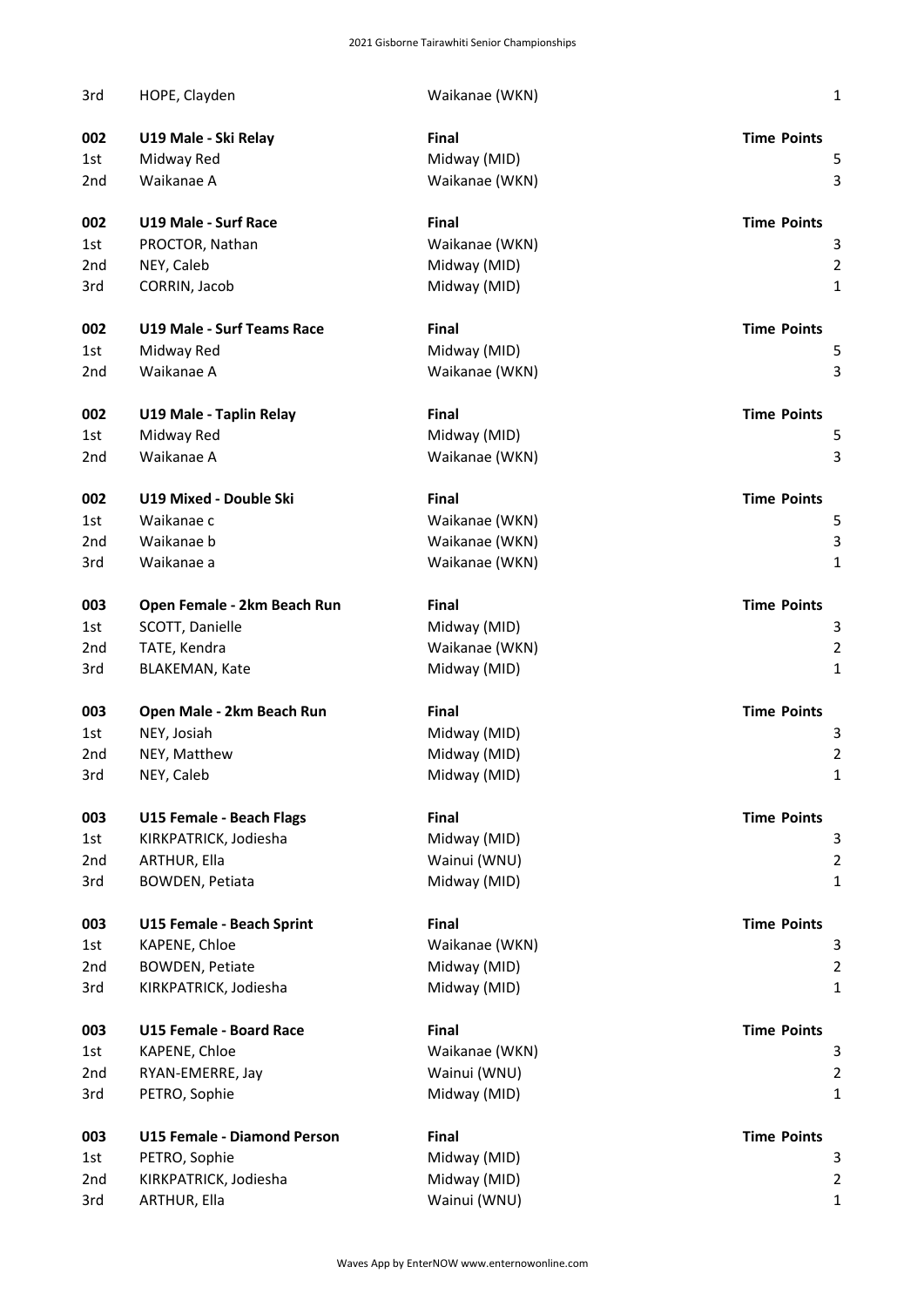| 003             | U15 Female - Ski Race            | Final          | <b>Time Points</b>             |
|-----------------|----------------------------------|----------------|--------------------------------|
| 1st             | PETRO, Sophie                    | Midway (MID)   | 3                              |
| 2nd             | WILSON, Freya                    | Waikanae (WKN) | $\overline{2}$                 |
| 003             | <b>U15 Female - Surf Race</b>    | <b>Final</b>   | <b>Time Points</b>             |
|                 |                                  |                | 3                              |
| 1st             | PETRO, Sophie                    | Midway (MID)   | $\overline{2}$                 |
| 2nd             | KIRKPATRICK, Jodiesha            | Midway (MID)   |                                |
| 3rd             | KAPENE, Chloe                    | Waikanae (WKN) | $\mathbf{1}$                   |
| 003             | U15 Male - Beach Flags           | Final          | <b>Time Points</b>             |
| 1st             | SEABROOK, Kyle                   | Midway (MID)   | 3                              |
| 2 <sub>nd</sub> | LEPPER, Jack                     | Midway (MID)   | $\overline{2}$                 |
| 3rd             | BROWN, Yahni                     | Midway (MID)   | $\mathbf{1}$                   |
| 003             | U15 Male - Beach Sprint          | Final          | <b>Time Points</b>             |
| 1st             | SEABROOK, Kyle                   | Midway (MID)   | 3                              |
| 2 <sub>nd</sub> | BROWN, Yahni                     | Midway (MID)   | $\overline{2}$                 |
| 3rd             | <b>BRIANT, Sam</b>               | Waikanae (WKN) | $\mathbf{1}$                   |
|                 |                                  |                |                                |
| 003             | <b>U15 Male - Board Race</b>     | <b>Final</b>   | <b>Time Points</b>             |
| 1st             | BROWN, Yahni                     | Midway (MID)   | 3                              |
| 2 <sub>nd</sub> | LEPPER, Jack                     | Midway (MID)   | $\overline{2}$                 |
| 3rd             | MATTHEWS, William                | Midway (MID)   | $\mathbf{1}$                   |
| 003             | <b>U15 Male - Diamond Person</b> | Final          | <b>Time Points</b>             |
| 1st             | EVANS, Tyron                     | Midway (MID)   | 3                              |
| 2 <sub>nd</sub> | MATTHEWS, William                | Midway (MID)   | $\overline{2}$                 |
| 3rd             | LEPPER, Jack                     | Midway (MID)   | $\mathbf{1}$                   |
| 003             | U15 Male - Ski Race              | Final          | <b>Time Points</b>             |
| 1st             | LEPPER, Jack                     | Midway (MID)   | 3                              |
| 2nd             | SEABROOK, Kyle                   | Midway (MID)   | $\overline{2}$                 |
| 3rd             | EVANS, Tyron                     | Midway (MID)   | 1                              |
| 003             | <b>U15 Male - Surf Race</b>      | Final          | <b>Time Points</b>             |
| 1st             | EVANS, Tyron                     | Midway (MID)   | 3                              |
| 2nd             | LEPPER, Jack                     | Midway (MID)   | $\overline{2}$                 |
| 3rd             | MATTHEWS, William                | Midway (MID)   | $\mathbf{1}$                   |
| 003             | U17 Female - Beach Flags         | <b>Final</b>   | <b>Time Points</b>             |
|                 | ZAME, Sofia                      | Wainui (WNU)   | 3                              |
| 1st             | KAPENE, Jessie                   | Waikanae (WKN) |                                |
| 2nd<br>3rd      | AMOR-BENDALL, Imogen             | Wainui (WNU)   | $\overline{2}$<br>$\mathbf{1}$ |
|                 |                                  |                |                                |
| 003             | U17 Female - Beach Relay         | Final          | <b>Time Points</b>             |
| 1st             | Wainui A                         | Wainui (WNU)   | 5                              |
| 2nd             | Waikanae A                       | Waikanae (WKN) | 3                              |
| 3rd             | Midway Red                       | Midway (MID)   | $\mathbf{1}$                   |
| 003             | U17 Female - Beach Sprint        | Final          | <b>Time Points</b>             |
| 1st             | ZAME, Sofia                      | Wainui (WNU)   | 3                              |
| 2nd             | KAPENE, Jessie                   | Waikanae (WKN) | $\overline{2}$                 |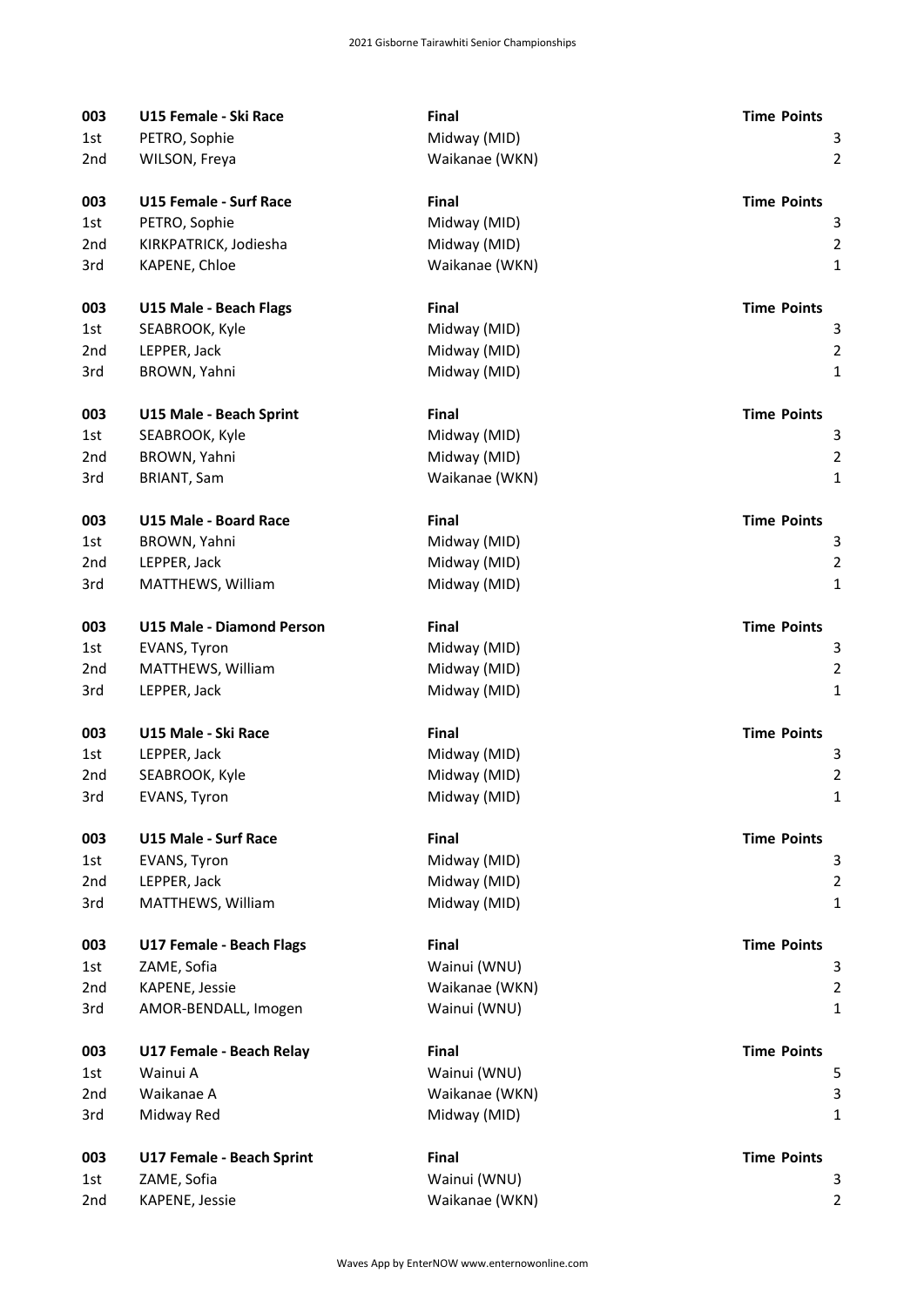| 3rd | HORNE, Emily                        | Waikanae (WKN) | 1                       |
|-----|-------------------------------------|----------------|-------------------------|
| 003 | <b>U17 Female - Board Race</b>      | Final          | <b>Time Points</b>      |
| 1st | ZAME, Sofia                         | Wainui (WNU)   | $\mathbf{3}$            |
| 2nd | INGOE, Briana                       | Waikanae (WKN) | $\overline{\mathbf{c}}$ |
| 3rd | FERGUS, Sasha                       | Midway (MID)   | 1                       |
| 003 | U17 Female - Board Relay            | Final          | <b>Time Points</b>      |
| 1st | Midway Red                          | Midway (MID)   | 5                       |
| 2nd | Waikanae A                          | Waikanae (WKN) | $\mathbf{B}$            |
| 3rd | Wainui B                            | Wainui (WNU)   | 1                       |
| 003 | <b>U17 Female - Board Rescue</b>    | Final          | <b>Time Points</b>      |
| 1st | Midway Red                          | Midway (MID)   | 5                       |
| 2nd | Waikanae A                          | Waikanae (WKN) |                         |
| 3rd | Wainui C                            | Wainui (WNU)   | 1                       |
| 003 | U17 Female - Ironperson             | Final          | <b>Time Points</b>      |
| 1st | FEARNLEY, Jessikah                  | Midway (MID)   | 3                       |
| 2nd | FERGUS, Sasha                       | Midway (MID)   | $\overline{\mathbf{c}}$ |
| 3rd | KAPENE, Jessie                      | Waikanae (WKN) | 1                       |
| 003 | U17 Female - Rescue Tube Rescue     | Final          | <b>Time Points</b>      |
| 1st | Waikanae B                          | Waikanae (WKN) | 5                       |
| 2nd | Waikanae A                          | Waikanae (WKN) | 3                       |
| 3rd | Wainui A                            | Wainui (WNU)   | 1                       |
| 003 | U17 Female - Ski Race               | Final          | <b>Time Points</b>      |
| 1st | ROBERTSON, Genna                    | Waikanae (WKN) | 3                       |
| 2nd | GADDUM, Olivia                      | Midway (MID)   | $\overline{\mathbf{c}}$ |
| 3rd | FEARNLEY, Jessikah                  | Midway (MID)   | $\mathbf{1}$            |
| 003 | U17 Female - Ski Relay              | Final          | <b>Time Points</b>      |
| 1st | Midway Red                          | Midway (MID)   | 5                       |
| 2nd | Waikanae A                          | Waikanae (WKN) | З                       |
| 003 | <b>U17 Female - Surf Race</b>       | Final          | <b>Time Points</b>      |
| 1st | AMOR-BENDALL, Imogen                | Wainui (WNU)   |                         |
| 2nd | FEARNLEY, Jessikah                  | Midway (MID)   |                         |
| 3rd | HORNE, Emily                        | Waikanae (WKN) | 1                       |
| 003 | <b>U17 Female - Surf Teams Race</b> | Final          | <b>Time Points</b>      |
| 1st | Midway Red                          | Midway (MID)   | 5                       |
| 2nd | Waikanae A                          | Waikanae (WKN) |                         |
| 3rd | Waikanae B                          | Waikanae (WKN) |                         |
| 003 | U17 Female - Taplin Relay           | Final          | <b>Time Points</b>      |
| 1st | Waikanae A                          | Waikanae (WKN) |                         |
| 2nd | Midway Green                        | Midway (MID)   | З                       |
| 003 | <b>U17 Male - Beach Flags</b>       | Final          | <b>Time Points</b>      |
| 1st | SMITH, Oska                         | Waikanae (WKN) |                         |
| 2nd | FALLOON, Lachie                     | Waikanae (WKN) |                         |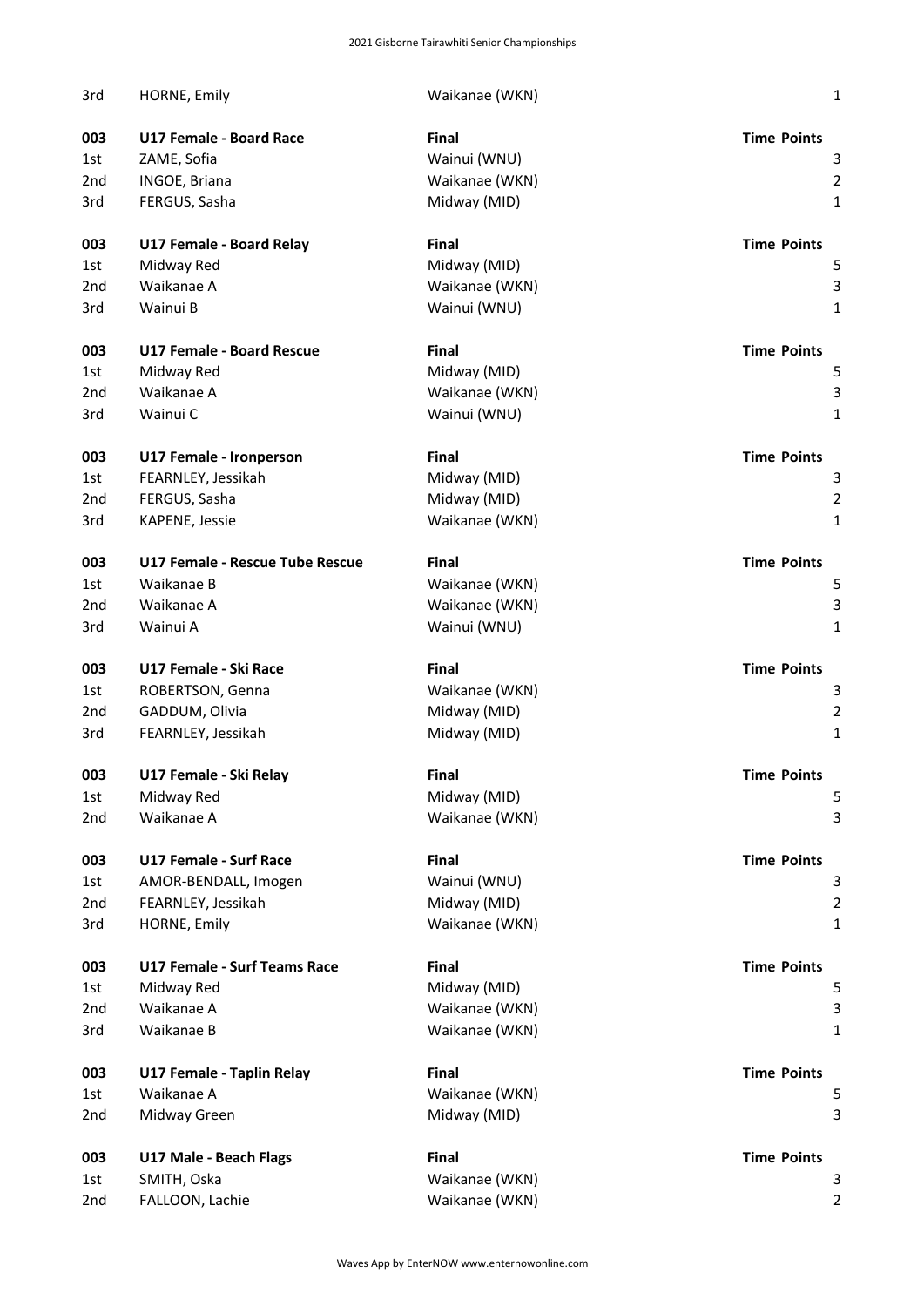| 3rd             | MCMILLAN, Jason                   | Waikanae (WKN) | 1                       |
|-----------------|-----------------------------------|----------------|-------------------------|
| 003             | U17 Male - Beach Relay            | <b>Final</b>   | <b>Time Points</b>      |
| 1st             | Waikanae A                        | Waikanae (WKN) | 5                       |
| 2 <sub>nd</sub> | Midway Red                        | Midway (MID)   | 3                       |
| 003             | U17 Male - Beach Sprint           | <b>Final</b>   | <b>Time Points</b>      |
| 1st             | SMITH, Oska                       | Waikanae (WKN) | 3                       |
| 2 <sub>nd</sub> | FALLOON, Lachie                   | Waikanae (WKN) | $\overline{2}$          |
| 3rd             | BRONLUND, Dylan                   | Midway (MID)   | $\mathbf{1}$            |
| 003             | <b>U17 Male - Board Race</b>      | <b>Final</b>   | <b>Time Points</b>      |
| 1st             | FALLOON, Lachie                   | Waikanae (WKN) | 3                       |
| 2nd             | COWIE, Hue                        | Wainui (WNU)   | $\overline{\mathbf{c}}$ |
| 3rd             | <b>BLAIR, Angus</b>               | Midway (MID)   | $\mathbf{1}$            |
| 003             | U17 Male - Board Relay            | Final          | <b>Time Points</b>      |
| 1st             | Midway Red                        | Midway (MID)   | 5                       |
| 2 <sub>nd</sub> | Waikanae A                        | Waikanae (WKN) | 3                       |
| 3rd             | Midway Green                      | Midway (MID)   | 1                       |
| 003             | <b>U17 Male - Board Rescue</b>    | <b>Final</b>   | <b>Time Points</b>      |
| 1st             | Wainui A                          | Wainui (WNU)   | 5                       |
| 2 <sub>nd</sub> | Midway Red                        | Midway (MID)   | 3                       |
| 3rd             | Midway White                      | Midway (MID)   | 1                       |
| 003             | U17 Male - Ironperson             | <b>Final</b>   | <b>Time Points</b>      |
| 1st             | <b>BLAIR, Angus</b>               | Midway (MID)   | 3                       |
| 2nd             | EVANS, Jonty                      | Wainui (WNU)   | 2                       |
| 003             | U17 Male - Rescue Tube Rescue     | <b>Final</b>   | <b>Time Points</b>      |
| 1st             | Midway Red                        | Midway (MID)   | 5                       |
| 2nd             | Waikanae                          | Waikanae (WKN) | 3                       |
| 003             | U17 Male - Ski Race               | Final          | <b>Time Points</b>      |
| 1st             | FALLOON, Lachie                   | Waikanae (WKN) | 3                       |
| 2 <sub>nd</sub> | BRONLUND, Dylan                   | Midway (MID)   | $\overline{\mathbf{c}}$ |
| 3rd             | EVANS, Jonty                      | Wainui (WNU)   | 1                       |
| 003             | U17 Male - Ski Relay              | Final          | <b>Time Points</b>      |
| 1st             | Midway                            | Midway (MID)   | 5                       |
| 2nd             | Waikanae A                        | Waikanae (WKN) | 3                       |
| 003             | <b>U17 Male - Surf Race</b>       | Final          | <b>Time Points</b>      |
| 1st             | <b>BLAIR, Angus</b>               | Midway (MID)   | 3                       |
| 2nd             | EVANS, Jonty                      | Wainui (WNU)   | $\overline{2}$          |
| 3rd             | FALLOON, Lachie                   | Waikanae (WKN) | $\mathbf{1}$            |
| 003             | <b>U17 Male - Surf Teams Race</b> | Final          | <b>Time Points</b>      |
| 1st             | Midway Red                        | Midway (MID)   | 5                       |
| 2 <sub>nd</sub> | Midway Green                      | Midway (MID)   | 3                       |
| 3rd             | Waikanae                          | Waikanae (WKN) | 1                       |
|                 |                                   |                |                         |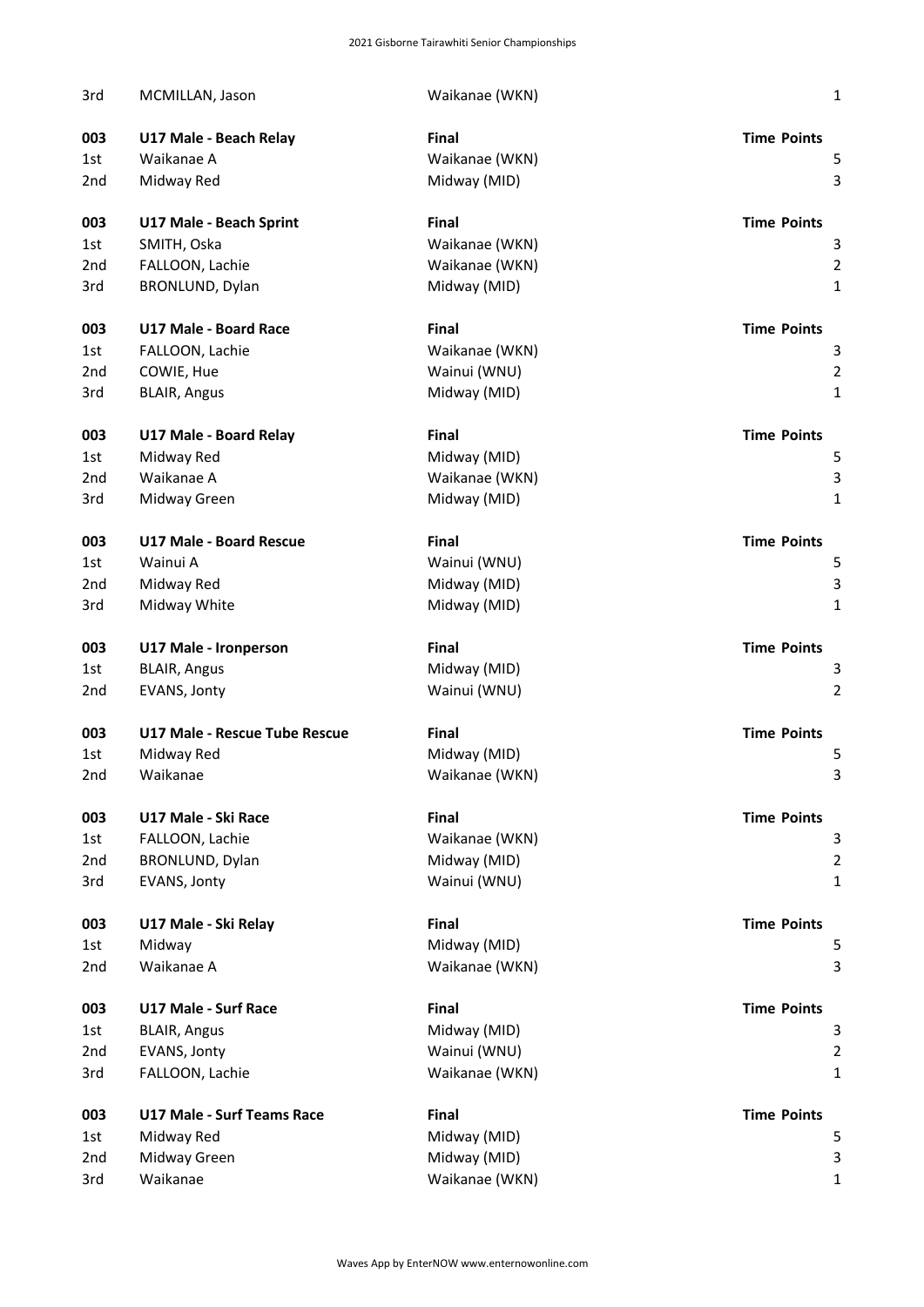| 003 | U17 Male - Taplin Relay                     | Final          | <b>Time Points</b> |
|-----|---------------------------------------------|----------------|--------------------|
| 1st | Midway Red                                  | Midway (MID)   | 5                  |
| 2nd | Midway Green                                | Midway (MID)   | 3                  |
| 3rd | Waikanae A                                  | Waikanae (WKN) | 1                  |
| 005 | Open Female - Run Canoe Run                 | Final          | <b>Time Points</b> |
| 1st | Midway Green                                | Midway (MID)   | 5                  |
| 2nd | Waikanae A                                  | Waikanae (WKN) | 3                  |
| 005 | Open Female - Surf Canoe Short Course       | Final          | <b>Time Points</b> |
| 1st | Midway Red                                  | Midway (MID)   | 5                  |
| 2nd | Waikanae A                                  | Waikanae (WKN) | 3                  |
| 005 | Open Male - Run Canoe Run                   | <b>Final</b>   | <b>Time Points</b> |
| 1st | Waikanae A                                  | Waikanae (WKN) | 5                  |
| 2nd | Midway Green                                | Midway (MID)   | 3                  |
| 3rd | Midway Red                                  | Midway (MID)   | $\mathbf{1}$       |
| 005 | <b>Open Male - Surf Canoe Short Course</b>  | <b>Final</b>   | <b>Time Points</b> |
| 1st | Waikanae B                                  | Waikanae (WKN) | 5                  |
| 2nd | Waikanae A                                  | Waikanae (WKN) | 3                  |
| 3rd | Midway Green                                | Midway (MID)   | $\mathbf{1}$       |
| 005 | U19 Female - Run Canoe Run                  | Final          | <b>Time Points</b> |
| 1st | Waikanae A                                  | Waikanae (WKN) | 5                  |
| 2nd | Waikanae B                                  | Waikanae (WKN) | 3                  |
| 3rd | Midway Red                                  | Midway (MID)   | 1                  |
| 005 | <b>U19 Female - Surf Canoe Short Course</b> | <b>Final</b>   | <b>Time Points</b> |
| 1st | Waikanae A                                  | Waikanae (WKN) | 5                  |
| 2nd | Waikanae B                                  | Waikanae (WKN) | 3                  |
| 3rd | Midway Red                                  | Midway (MID)   | $\mathbf{1}$       |
| 005 | U19 Male - Run Canoe Run                    | Final          | <b>Time Points</b> |
| 1st | Midway Red                                  | Midway (MID)   | 5                  |
| 2nd | Waikanae A                                  | Waikanae (WKN) | 3                  |
| 3rd | Midway Green                                | Midway (MID)   | 1                  |
| 005 | <b>U19 Male - Surf Canoe Short Course</b>   | Final          | <b>Time Points</b> |
| 1st | Waikanae A                                  | Waikanae (WKN) | 5                  |
| 006 | Open Mixed - Double Ski                     | Final          | <b>Time Points</b> |
| 1st | Waikanae A                                  | Waikanae (WKN) | 5                  |
| 2nd | Midway Green                                | Midway (MID)   | 3                  |
| 3rd | Midway Red                                  | Midway (MID)   | 1                  |
| 031 | U15 Female - 2km Beach Run                  | Final          | <b>Time Points</b> |
| 1st | PETRO, Sophie                               | Midway (MID)   | 3                  |
| 2nd | KAPENE, Chloe                               | Waikanae (WKN) | $\overline{2}$     |
| 3rd | INGOE, Riley                                | Waikanae (WKN) | 1                  |
| 031 | U17 Female - 2km Beach Run                  | Final          | <b>Time Points</b> |
| 1st | GADDUM, Olivia                              | Midway (MID)   | 3                  |